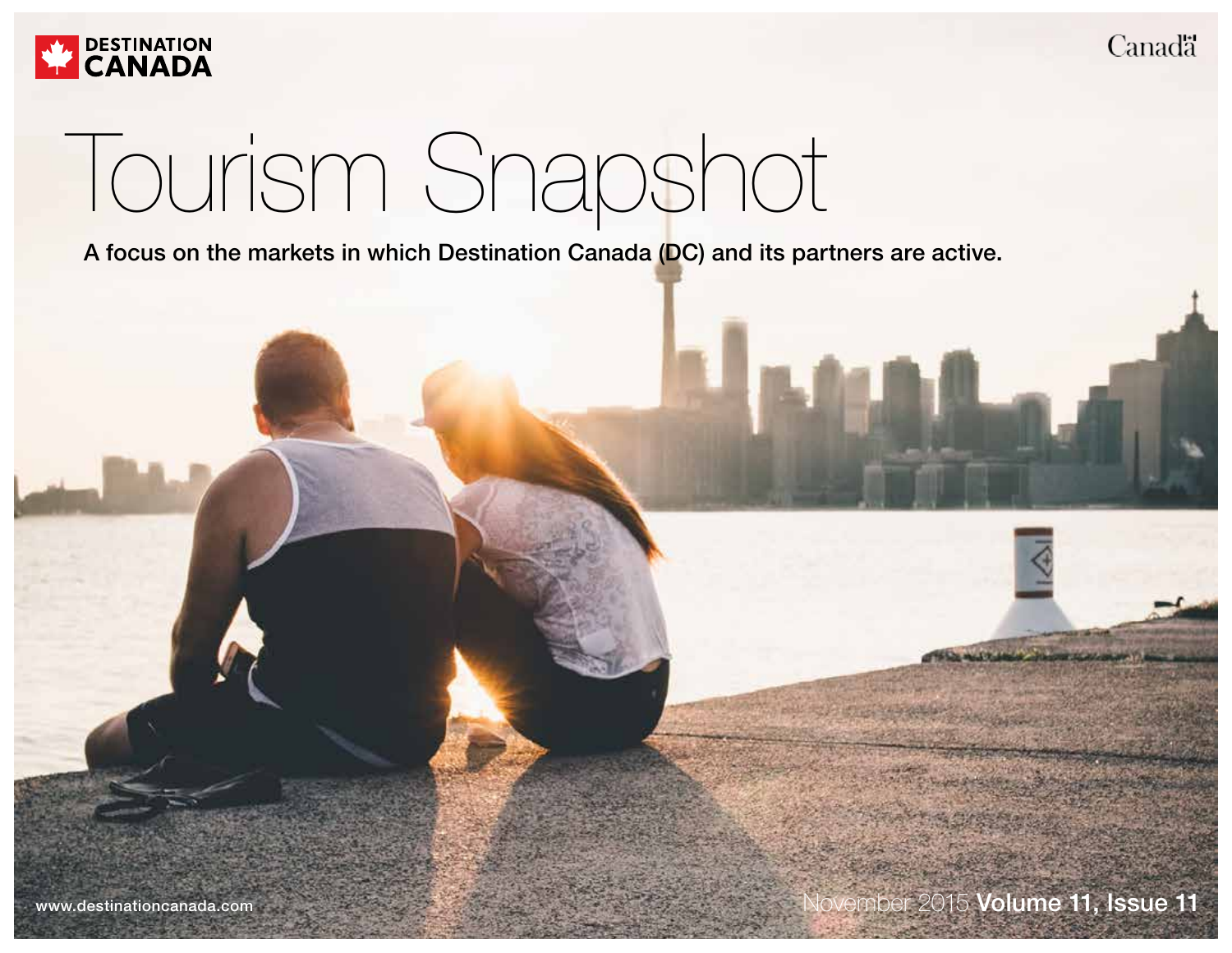## Key highlights

- In November 2015, overnight arrivals from Destination Canada (DC)'s eleven target markets increased by 9.5% with gains from all four world regions, led by the US (+11.1%), Asia-Pacific (+3.3%), Latin America (+2.8%) and Europe (+1.2%).
- In November 2015, year-over-year double-digit gains recorded in half of DC's overseas markets more than offset contractions in the other markets. Gain were registered from South Korea (+20.2%), Germany (+15.5%) India (+12.4%), Japan (+11.3%) and Mexico (+10.4%).
- Year-to-date November 2015, overnight arrivals were up in all eleven DC markets. Leading the way with double-digit growth were South Korea (+15.7%), Brazil (14.3%), Mexico (+12.5%) and India (+10.1%).
- Building on the momentum gained since the beginning of the year, overall overnight arrivals from the United States increased at double-digit pace in November 2015 (+11.1%), spearheaded by growth in arrivals by auto (+13.7%), followed by air (+8.1%) and by other modes of entry (+4.9%). YTD November 2015, total overnight arrivals from the US were up 8.0% relative to 2014.

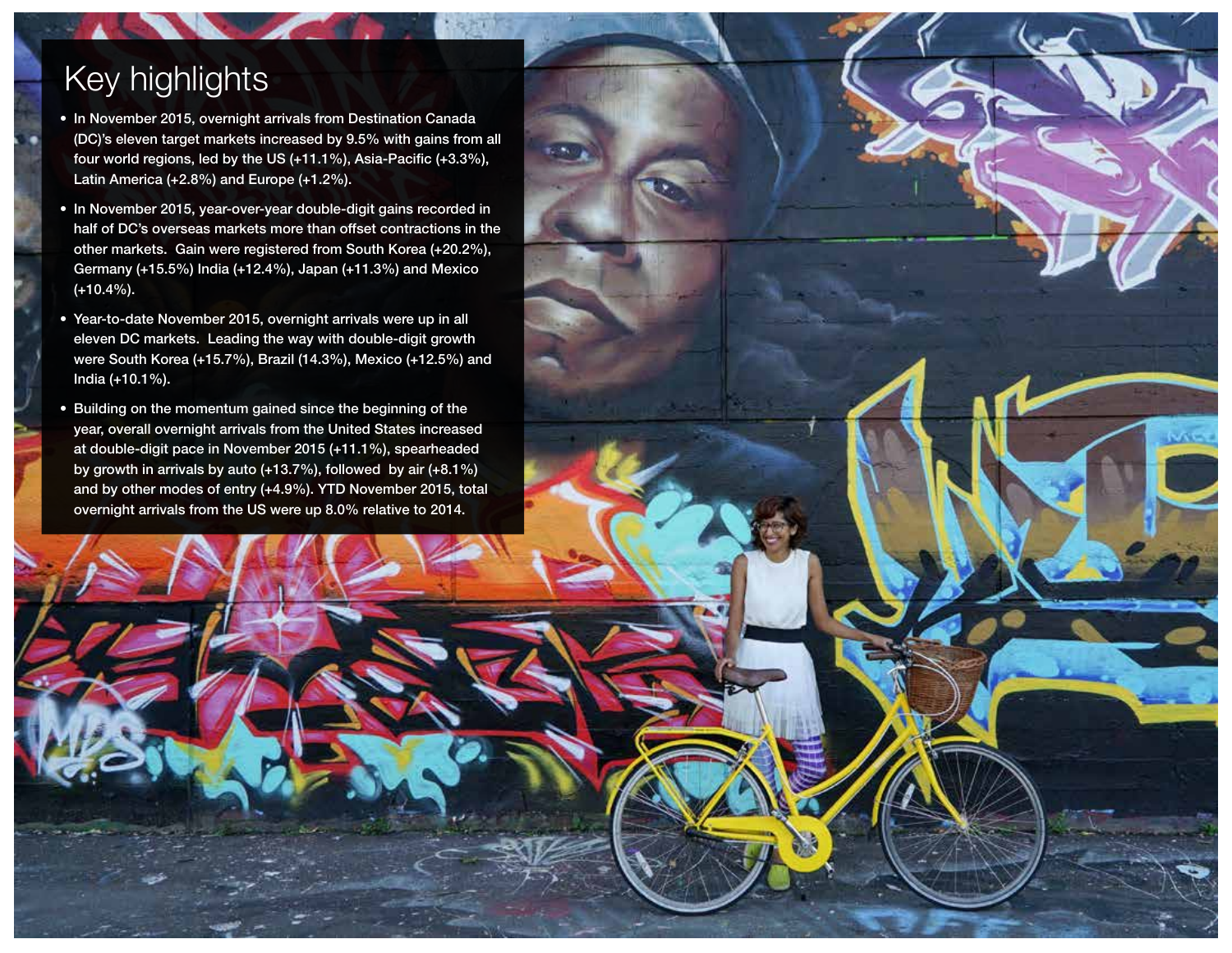## Tourism review Inbound highlights

#### Overnight trips to Canada

|                                    | Nov. 2015 | 15/14 Nov.<br>% Change | Jan. - Nov.<br>2015 | Year-to-date<br>% Change |
|------------------------------------|-----------|------------------------|---------------------|--------------------------|
| <b>United States</b>               |           |                        |                     |                          |
| Automobile                         | 369,407   | 13.7                   | 6,957,742           | 9.5                      |
| Air                                | 225,224   | 8.1                    | 3,357,392           | 6.3                      |
| Other                              | 32,908    | 4.9                    | 1,327,373           | 4.9                      |
| <b>US Total</b>                    | 627,539   | 11.1                   | 11,642,507          | 8.0                      |
| Europe Markets*                    |           |                        |                     |                          |
| <b>UK</b>                          | 26,827    | $-2.1$                 | 668,834             | 5.9                      |
| France                             | 17,827    | $-3.1$                 | 469,703             | 4.2                      |
| Germany                            | 13,727    | 15.5                   | 315,016             | 0.4                      |
| <b>Europe Markets Total</b>        | 58,381    | 1.2                    | 1,453,553           | 4.1                      |
| Asia-Pacific Markets*              |           |                        |                     |                          |
| Japan                              | 13,526    | 11.3                   | 257,821             | 6.0                      |
| South Korea                        | 9,052     | 20.2                   | 176,361             | 15.7                     |
| China                              | 19,350    | $-3.6$                 | 463,367             | 8.8                      |
| India                              | 9,611     | 12.4                   | 179,355             | 10.1                     |
| <b>Australia</b>                   | 9,791     | $-11.7$                | 259,414             | 2.3                      |
| <b>Asia-Pacific Markets Total</b>  | 61,330    | 3.3                    | 1,336,318           | 8.0                      |
| Latin America Markets*             |           |                        |                     |                          |
| <b>Mexico</b>                      | 8,404     | 10.4                   | 178,967             | 12.5                     |
| <b>Brazil</b>                      | 4,520     | $-8.9$                 | 102,978             | 14.3                     |
| <b>Latin America Markets Total</b> | 12,924    | 2.8                    | 281,945             | 13.2                     |
| <b>Overseas Key Markets</b>        | 132,635   | 2.3                    | 3,071,816           | 6.5                      |
| <b>Total 11 DC Markets</b>         | 760,174   | 9.5                    | 14,714,323          | 7.7                      |
| <b>Other Overseas Countries</b>    | 94,129    | 4.9                    | 1,882,218           | 5.2                      |
| <b>Non-US Countries</b>            | 226,764   | 3.3                    | 4,954,034           | 6.0                      |
| <b>Total Countries</b>             | 854,303   | 9.0                    | 16,596,541          | 7.4                      |

Note: Statistics Canada preliminary estimates. Source: Statistics Canada, International Travel Survey.

#### International trips



- Canada welcomed 854,300 international visitors in November 2015, up 9% compared to November 2014. From January to November 2015, Canada recorded 16,600,000 international arrivals, up 7.4% relative to 2014.
- The international visitor peak on record during the month of November was recorded in 2002, with 912,000 overnight trips, which was 6.8% higher than the number of overnight visitors in November 2015.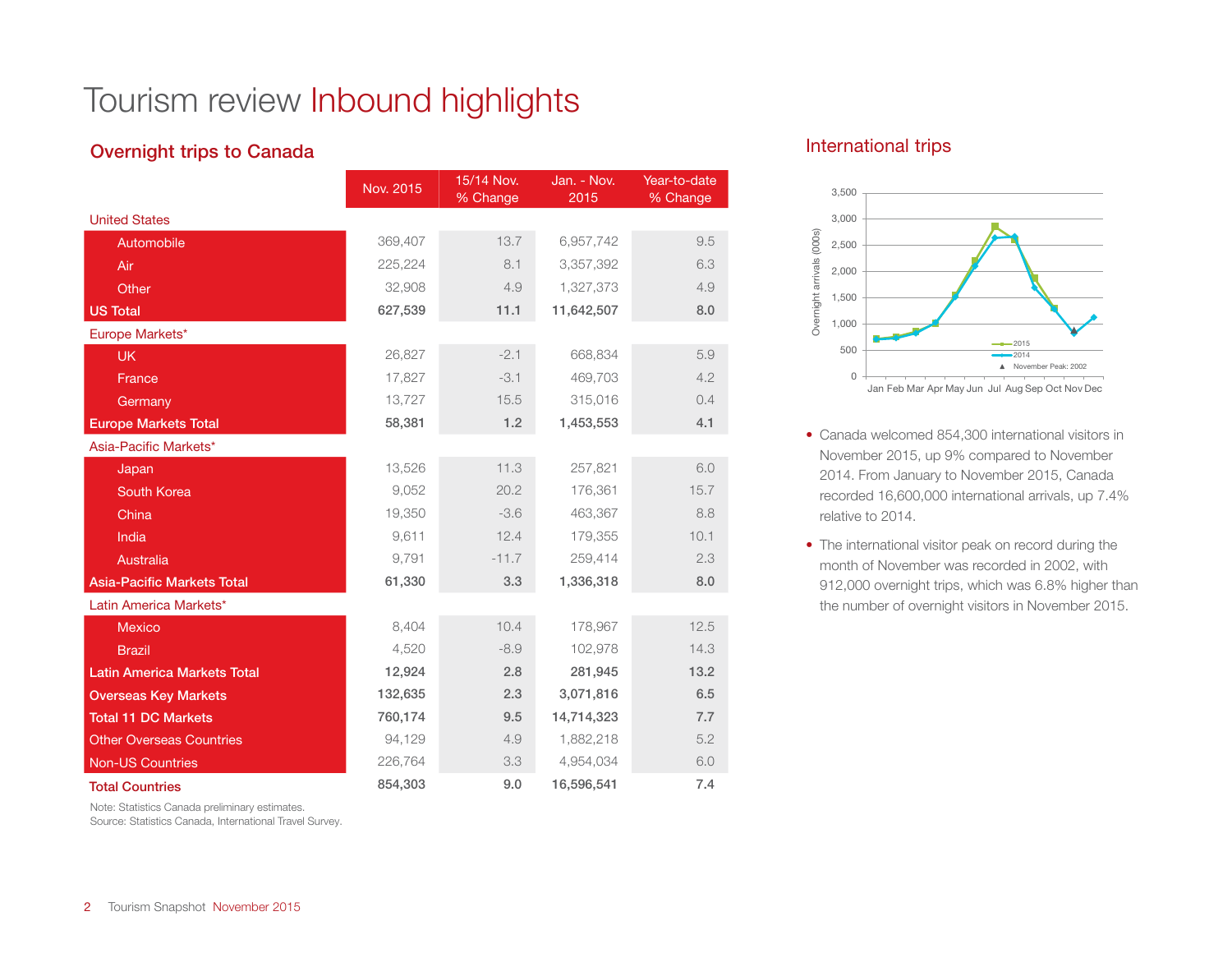#### United States



- In November 2015, overall arrivals from the US rose 11.1% over November 2014, with growth recorded in arrivals by auto  $(+13.7%)$  by air  $(+8.1%)$  and by other modes (+4.9%). Year-to-date November 2015, total arrivals from the US are up 8% while auto arrivals are up 9.5%, air arrivals 6.3% and arrivals by other modes rose 4.9%.
- Canada welcomed about 627,540 overnight visitors from the US in November 2015. The US visitor peak on record during the month of November occurred in 2002, with 734,000 overnight trips.

#### Europe Markets



- In November 2015, overnight arrivals from DC's European markets increased 1.2%. Year to date, arrivals from these three markets are up 4.1%.
- Germany (+15.5%) was the only of DC's European markets to register gains in November 2015. Despite a stabilized Euro and stronger British pound relative to the CAD over the second half of 2015, arrivals from the France (-3.1%) and the UK (-2.1%) declined relative to November 2014.
- Canada welcomed 58,400 visitors from DC's three key markets in Europe in November 2015. The arrivals peak of 61,500 was registered in November 2000, which was 5.3% higher than the number of arrivals recorded November 2015.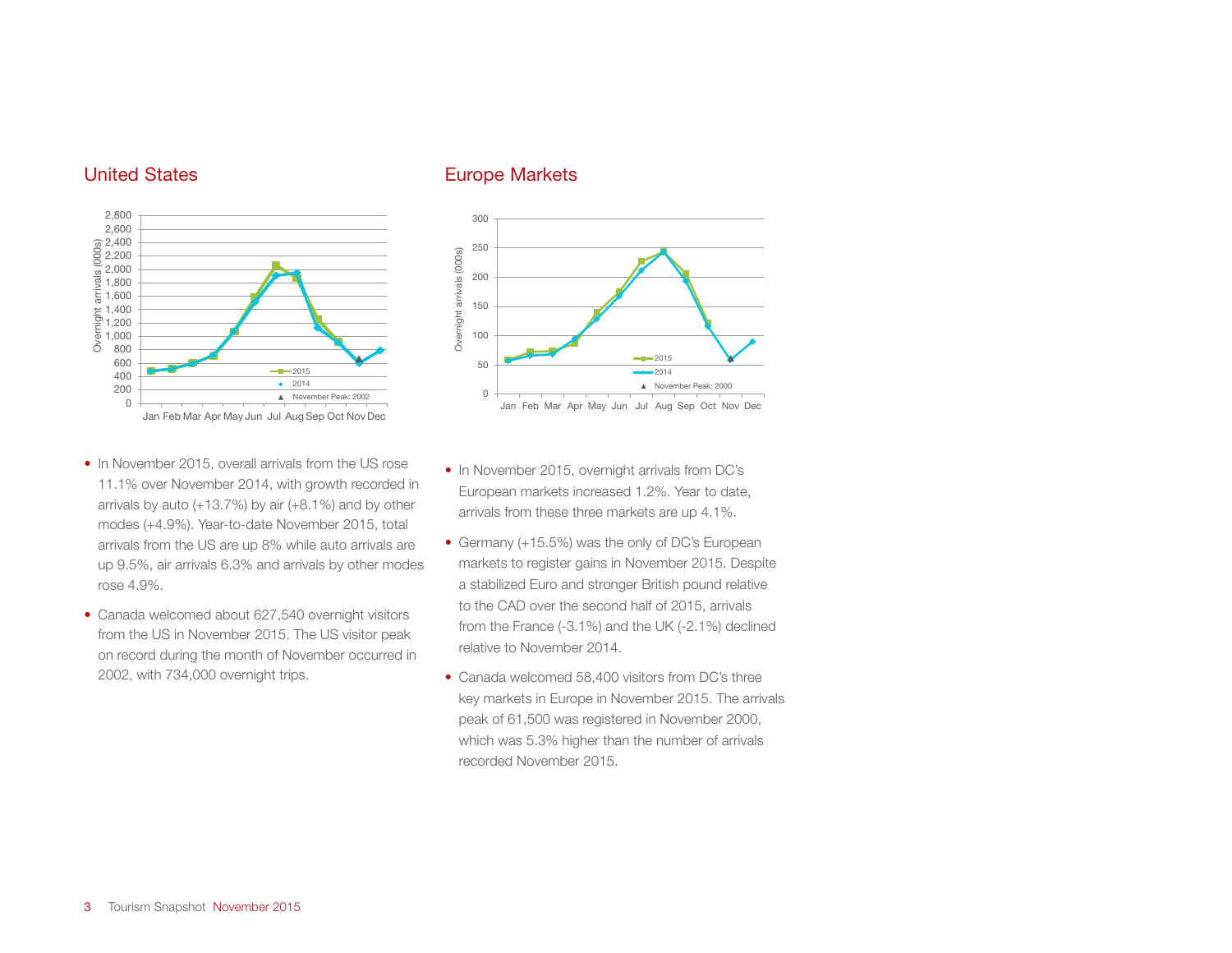#### Asia-Pacific Markets



- Overnight arrivals from DC markets in the Asia-Pacific region showed a modest expansion in November 2015 (+3.3%) amid lower arrival figures from China and Australia. Year-to-date November 2015, arrivals from DC's five Asia-Pacific markets are up 8%.
- Arrivals from China declined modestly (-3.6%) in November 2015. While a decrease in arrivals from China was registered nationwide, Montreal-Trudeau International Airport registered a significant lift in Chinese arrivals thanks to the new non-stop Air China flight from Beijing. Year-to-date November 2015, China arrivals to Canada are up 8.8% compared to the same period in 2014.
- Arrivals from Australia declined sharply (-11.7%) in November 2015 amid a 17% reduction in direct air capacity in November relative to the same month on 2014. Year-to-date, arrivals from Australia are up 2.3% compared to 2014.
- Arrivals from South Korea (+20.2%) continue to rise significantly in November amid a more favourable exchange rate for South Korean visitors to Canada and the major air capacity lift between the two countries year-on-year (+11%). Year to date, South Korean arrivals are up 15.7% compared to 2014.
- In November 2015, India (+12.4%) registered healthy gains in overnight visits to Canada. The introduction in 2014 of the CAN+ Visa program in India continues to be a contributing factor to the robust growth from market over the past year. Furthermore, the new Air Canada flight connecting Delhi and Toronto was launched early November, significantly increasing air capacity between the two countries. Year-to-date, ervice and the same india arrivals are up 10.1% compared to the same of the same of the same of the same of the same of the same of the same of the same of the same of the same of the same of the same of the same of the sa period in 2014.
	- Supported by a greater air capacity between the two countries (seats up 5% in November, 18.5% yearto-date), overnight arrivals from Japan to Canada increased 11.3% in November 2015. From January to November 2015, arrivals from Japan have increased 6% relative to 2014.
	- In November 2015, Canada attracted 61,330 overnight visitors from DC's Asia-Pacific markets, setting a new all-time record high for that month.

#### Latin America Markets



- Arrivals from DC's two Latin American markets recorded moderate growth (+2.8%) in November 2015, amid mixed results from the two markets. Yearto-date November 2015, Latin American arrivals to Canada from Mexico and Brazil are up 13.2%.
- In November 2015, arrivals from Mexico rose 10.4% relative to November 2014. Over the first eleven months of 2015, arrivals from Mexico are up 12.5% compared to the same period in 2014. The vigorous increase in overnight arrivals from Mexico was facilitated by a 14% increase in air capacity between Canada and Mexico since the beginning of 2015 and by the CAN+ visa program introduced in 2014.
- In November 2015, overnight arrivals from Brazil decreased 8.9% following a minor decline in October. Year to date, arrivals from Brazil are up 14.3%, an increase facilitated by the CAN+ visa program and strong increase in air seat capacity (+35%) between Brazil and Canada since the start of 2015.
- In November 2015, Mexico and Brazil recorded a combined total of 12,900 visitors to Canada, just 1,500 visitors shy of the peak for the month of November recorded in 2007.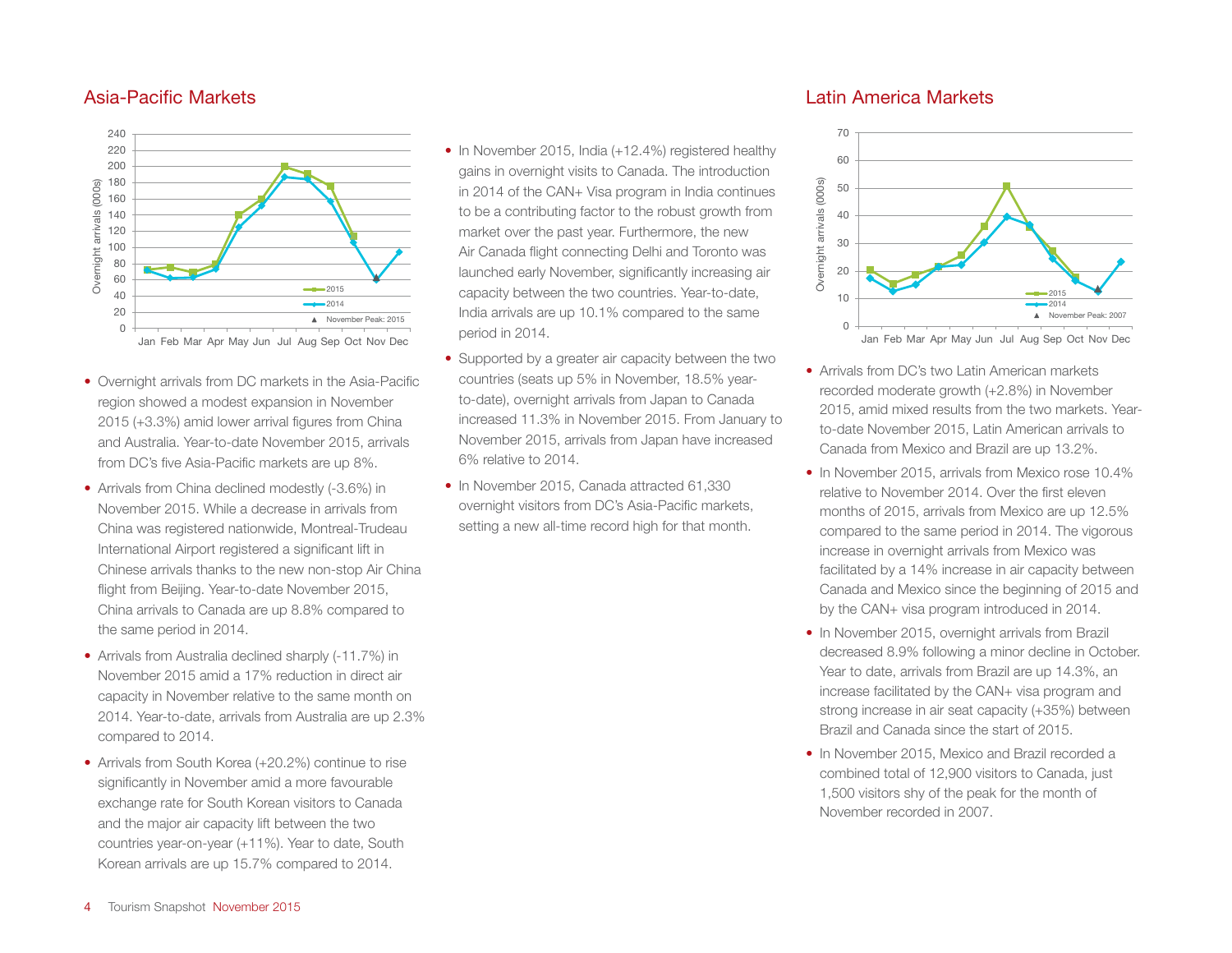#### Peak Year Review of Overnight Trips to Canada by Market – January to November

|                        |         | <b>Europe</b> |               | <b>United States</b> |           |           | Asia Pacific |         |         |         | Latin America |               |  |
|------------------------|---------|---------------|---------------|----------------------|-----------|-----------|--------------|---------|---------|---------|---------------|---------------|--|
|                        |         |               | <b>United</b> |                      |           |           |              |         |         | South   |               |               |  |
| <b>Markets</b>         | France  | Germany       | Kingdom       | Total                | Air Only  | Australia | China        | India   | Japan   | Korea   | <b>Brazil</b> | <b>Mexico</b> |  |
| Previous Peak Year     | 2014    | 1996          | 2007          | 2002                 | 2004      | 2014      | 2014         | 2014    | 1996    | 2007    | 2014          | 2008          |  |
| <b>Arrivals During</b> |         |               |               |                      |           |           |              |         |         |         |               |               |  |
| Previous Peak Year     | 450,952 | 438,290       | 800,529       | 14,569,801           | 3,639,640 | 253,580   | 425,856      | 162,867 | 617.611 | 185,692 | 90,065        | 247,742       |  |
| YTD November 2015      |         |               |               |                      |           |           |              |         |         |         |               |               |  |
| <b>Total Arrivals</b>  | 469,703 | 315,016       | 668.834       | 11,642,507           | 3,357,392 | 259,414   | 463,367      | 179,355 | 257.82  | 176.361 | 102,978       | 178.967       |  |
| Current % of Previous  |         |               |               |                      |           |           |              |         |         |         |               |               |  |
| Peak                   | 104.2%  | 71.9%         | 83.5%         | 79.9%                | 92.2%     | 102.3%    | 108.8%       | 110.1%  | 41.7%   | 95.0%   | 114.3%        | 72.2%         |  |

Note: The figures are preliminary estimates and are subject to change. Source: Statistics Canada, International Travel Survey.

#### . Peak achieved during 2015

- From January to November 2015, five markets— Australia, France, India, Brazil and China —achieved their highest level of overnight arrivals ever.
- In the first eleven months of 2015, arrivals from the UK, Germany, Mexico, South Korea and the US achieved 72% to 95% of their peaks, recorded in 2007, 1996, 2008, 2007 and 2002 respectively.
- US arrivals by air during the eleven first months of 2015 totalled nearly 3.4 million overnight visits to Canada—92% of the peak recorded in 2004.
- From January to November 2015, arrivals from Japan achieved 41.7% of the peak recorded in 1996.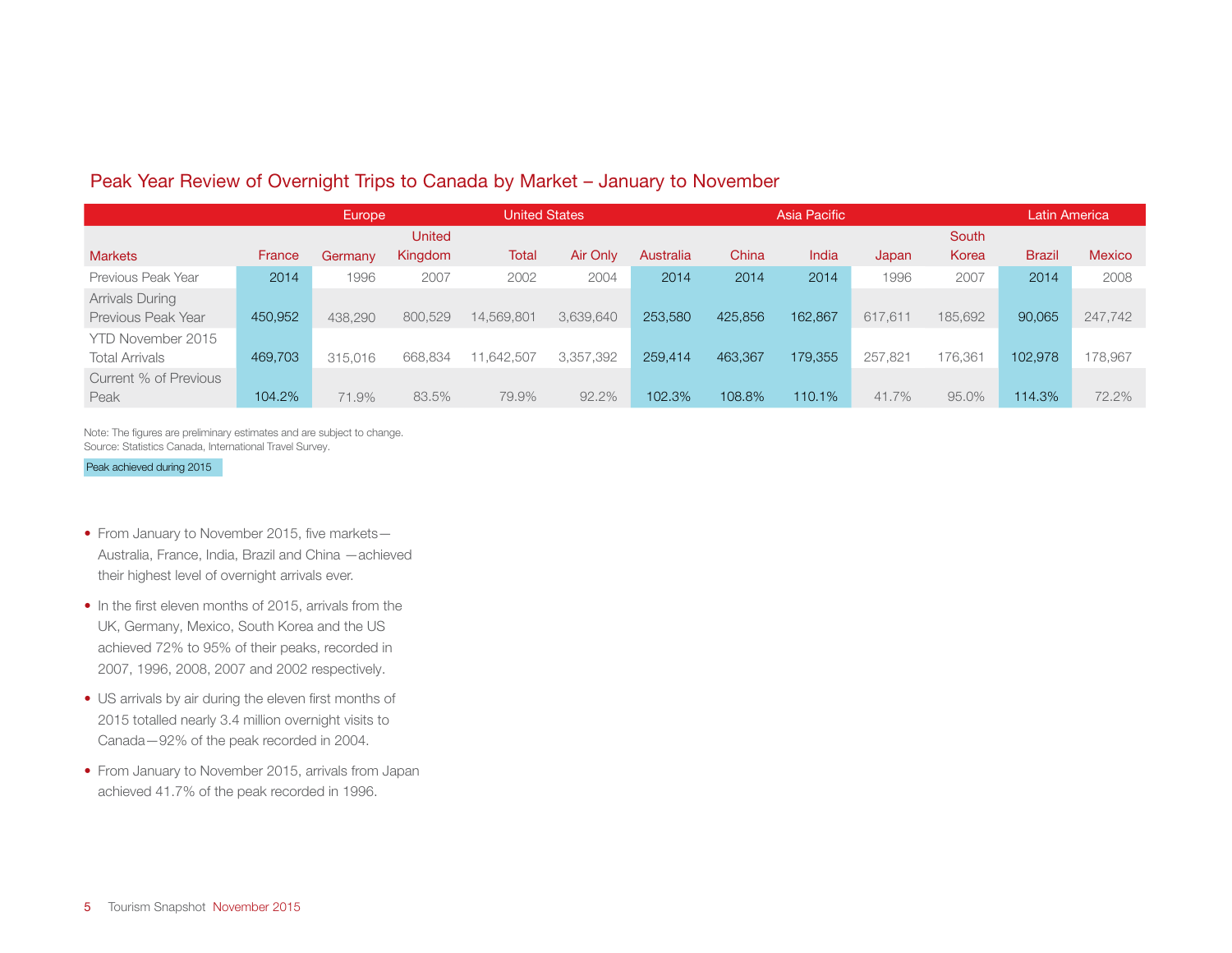#### Market Watch

- In November 2015, all four secondary European markets recorded gains compared to 2014. Arrivals rose from Spain (+22.6%), the Netherlands (+17.6%), Switzerland (+7.7%) and Italy (+3.6%).
- From January to November 2015, all four secondary European markets saw healthy increases in visitation, with the Netherlands (+14.9%) leading the way, followed by Spain (+9.5%), Italy (+2.5%) and Switzerland (+2.3%).
- In November 2015, arrivals rose from both Taiwan (+21.1%) and Hong Kong (+0.5%) compared to the same month in 2014.
- Since the beginning of the year, both secondary markets in Asia posted healthy growth, with Hong Kong arrivals up 8.6% and Taiwan arrivals up 6.3% over the same period in 2014.

#### Overnight trips to Canada, by selected markets



Note: The figures are preliminary estimates and are subject to change. Source: Statistics Canada, International Travel Survey.

#### Overnight trips to Canada, by selected markets

|                  | Nov. 2015 | 15/14 Nov.<br>% Change | Jan. - Nov.<br>2015 | Year-to-date<br>% Change |
|------------------|-----------|------------------------|---------------------|--------------------------|
| Italy            | 5,339     | 3.6                    | 107.934             | 2.5                      |
| Spain            | 2,709     | 22.6                   | 64,983              | 9.5                      |
| Netherlands      | 4.540     | 17.6                   | 112,719             | 14.9                     |
| Switzerland      | 3,987     | 7.7                    | 110,112             | 2.3                      |
| <b>Hong Kong</b> | 6,358     | 0.5                    | 137,378             | 8.6                      |
| Taiwan           | 3,999     | 21.1                   | 70,405              | 6.3                      |

Note: The figures are preliminary estimates and are subject to change. Source: Statistics Canada, International Travel Survey.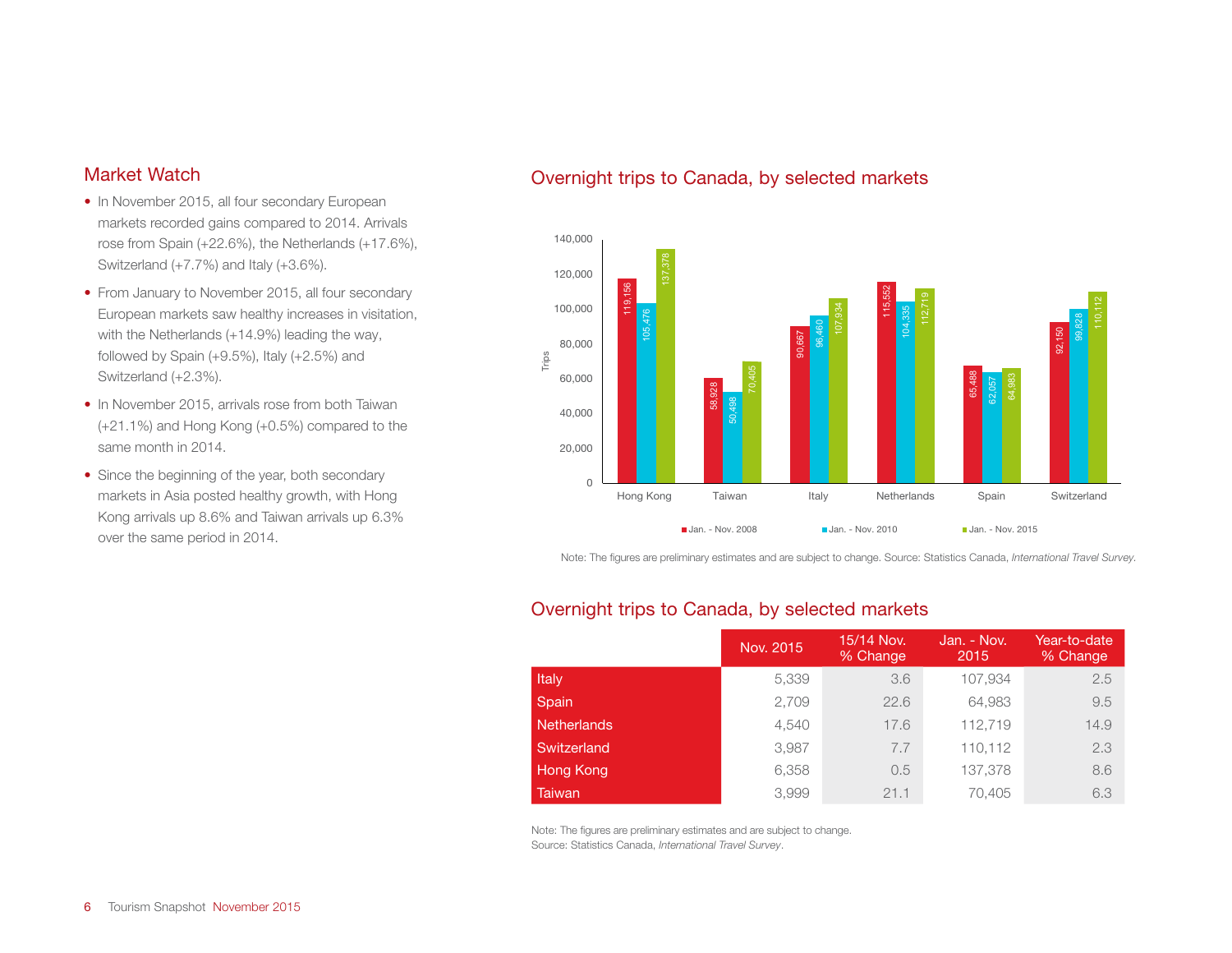## International Arrivals by Province of Entry to Canada

#### Non-Residents Overnight Arrivals to Canada by province of Entry, January to November 2015

|                             |            |                         | Total One or more nights |           | US Residents by Automobile<br>US Residents by Non-Automobile |                     |           |                         | <b>Residents from Other Countries</b> |           |                         |                     |
|-----------------------------|------------|-------------------------|--------------------------|-----------|--------------------------------------------------------------|---------------------|-----------|-------------------------|---------------------------------------|-----------|-------------------------|---------------------|
|                             | 2015       | "Variance<br>2015/2014" | Change<br>over 2014      | 2015      | "Variance<br>2015/2014"                                      | Change<br>over 2014 | 2015      | "Variance<br>2015/2014" | Change<br>over 2014                   | 2015      | "Variance<br>2015/2014" | Change<br>over 2014 |
| Newfoundland                | 58,220     | 4.0%                    | 2,245                    |           |                                                              | $\sim$              | 17,960    | $-0.4%$                 | (68)                                  | 40,260    | 6.1%                    | 2,313               |
| <b>Prince Edward Island</b> | 309        | $-88.0\%$               | (2, 267)                 |           |                                                              | $\qquad \qquad -$   | 270       | $-86.7\%$               | (1,758)                               | 39        | $-92.9%$                | (509)               |
| <b>Nova Scotia</b>          | 213,283    | $-1.5%$                 | (3, 163)                 | 17,615    | $-2.5%$                                                      | (444)               | 122,608   | $-7.3%$                 | (9,648)                               | 73,060    | 10.5%                   | 6,929               |
| <b>New Brunswick</b>        | 303.431    | 1.7%                    | 5,076                    | 225,611   | 8.2%                                                         | 17,112              | 67,016    | $-14.7\%$               | (11, 575)                             | 10,804    | $-4.1%$                 | (461)               |
| Quebec                      | 2,426,057  | 7.2%                    | 162,412                  | 910,929   | 12.5%                                                        | 101,117             | 631,989   | 5.4%                    | 32,221                                | 883,139   | 3.4%                    | 29,074              |
| Ontario                     | 7.707.202  | 9.2%                    | 648,210                  | 3,772,796 | 8.1%                                                         | 284,156             | ,837,760  | 10.7%                   | 177.541                               | 2,096,646 | 9.8%                    | 186,513             |
| Manitoba                    | 215,192    | 13.6%                   | 25,831                   | 142,062   | 22.5%                                                        | 26,077              | 64,841    | 1.4%                    | 914                                   | 8,289     | $-12.3%$                | (1,160)             |
| Saskatchewan                | 80.389     | $-12.9%$                | (11,940)                 | 48,610    | 7.6%                                                         | 3,446               | 28,365    | $-33.1%$                | (14,035)                              | 3,414     | $-28.4%$                | (1, 351)            |
| Alberta                     | 857,385    | $-1.0\%$                | (8, 314)                 | 133,666   | 6.4%                                                         | 8,025               | 453,257   | $-1.8%$                 | (8,490)                               | 270,462   | $-2.8%$                 | (7,849)             |
| <b>British Columbia</b>     | 4,586,682  | 7.7%                    | 329,673                  | 1,637,100 | 11.1%                                                        | 163,545             | ,400,183  | 7.3%                    | 95,297                                | 1,549,399 | 4.8%                    | 70,831              |
| Yukon                       | 148,391    | $-0.5%$                 | (765)                    | 69,353    | 0.0%                                                         | 32                  | 60,516    | 2.5%                    | 1,503                                 | 18,522    | $-11.0%$                | (2,300)             |
| Canada                      | 16,596,541 | 7.4%                    | 1,146,998                | 6,957,742 | 9.5%                                                         | 603,066             | 4,684,765 | 5.9%                    | 261,902                               | 4,954,034 | 6.0%                    | 282,030             |

Source: ITS Border Counts, November 2015, Statistics Canada

- During the eleven first months of 2015, the largest increases in total international arrivals to Canada were recorded through Ontario (+648,210, +9.2%), British Columbia (+329,673, +7.7%) and Quebec (+162,412, +7.2%).
- All three provinces (Ontario, BC and Quebec) registered gains in US arrivals by auto and non-auto modes as well as from overseas.
- Manitoba benefited from a surge in overnight car arrivals from the US (+22.5%), resulting in a 13.6% growth in total international arrivals in the province compared to last year.
- Saskatchewan, Nova Scotia, Alberta, PEI and the Yukon recorded a contraction of direct total international arrivals since the beginning of the year.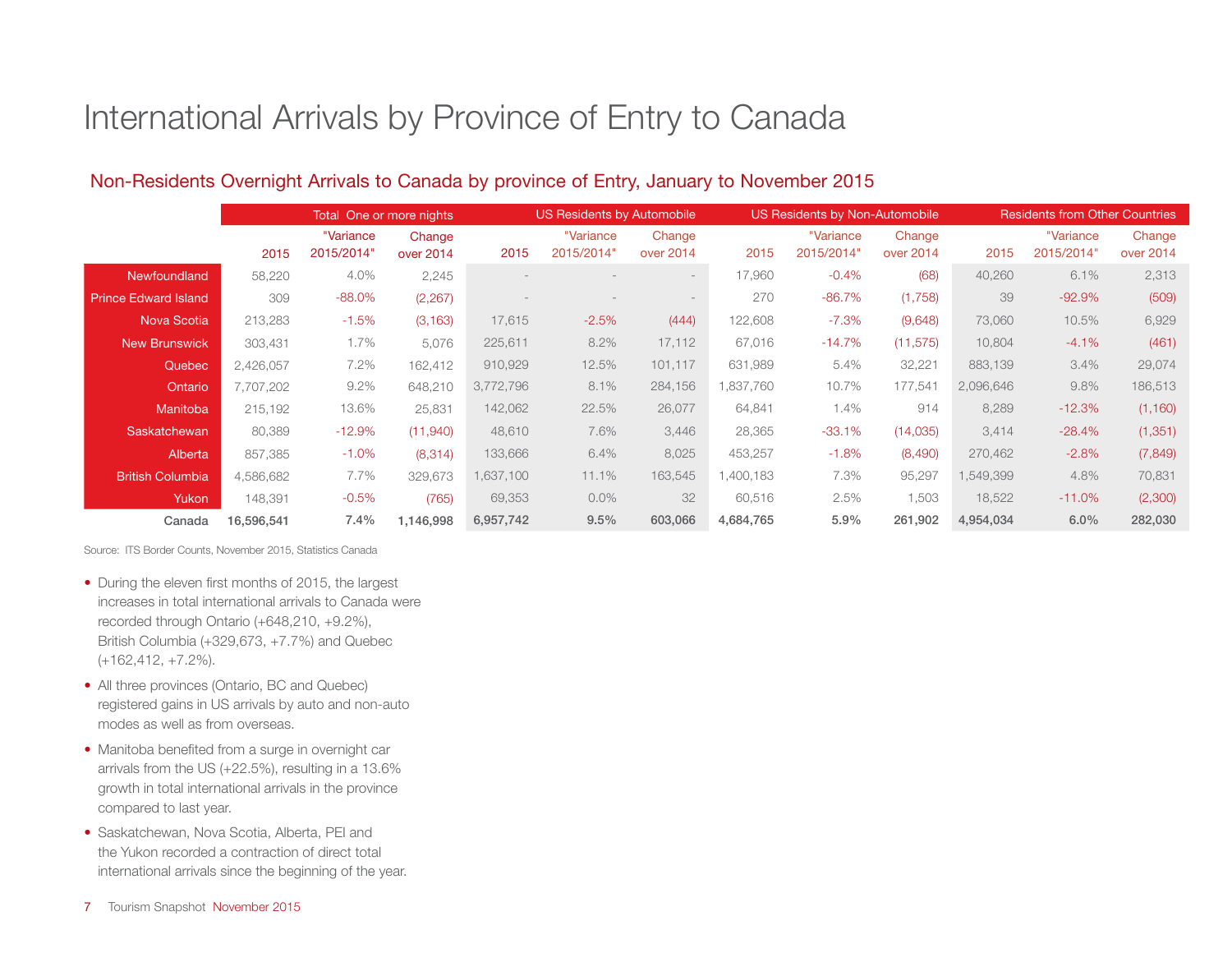## Competitive Review – Australia vs Canada (January - November 2015)

#### International Travel

|                             |            | Trips To:    |           |              |  |  |  |  |  |  |  |
|-----------------------------|------------|--------------|-----------|--------------|--|--|--|--|--|--|--|
|                             |            | Canada       |           | Australia    |  |  |  |  |  |  |  |
| Trips From:                 |            | 15/14 Change |           | 15/14 Change |  |  |  |  |  |  |  |
| <b>Total International</b>  | 16,596,541 | 7.4%         | 6,530,900 | 7.8%         |  |  |  |  |  |  |  |
| <b>United States</b>        | 11,642,507 | 8.0%         | 528,900   | 8.8%         |  |  |  |  |  |  |  |
| Canada                      | $\cdots$   | $\cdots$     | 124,800   | 4.4%         |  |  |  |  |  |  |  |
| <b>Europe</b>               |            |              |           |              |  |  |  |  |  |  |  |
| <b>United Kingdom</b>       | 668,834    | 5.9%         | 576,000   | 4.8%         |  |  |  |  |  |  |  |
| France                      | 469,703    | 4.2%         | 104,700   | 1.0%         |  |  |  |  |  |  |  |
| Germany                     | 315,016    | 0.4%         | 165,500   | 1.9%         |  |  |  |  |  |  |  |
| Asia-Pacific                |            |              |           |              |  |  |  |  |  |  |  |
| Australia                   | 259,414    | 2.3%         | $\cdots$  | $\cdots$     |  |  |  |  |  |  |  |
| Japan                       | 257,821    | 6.0%         | 299,500   | 1.7%         |  |  |  |  |  |  |  |
| South Korea                 | 176,361    | 15.7%        | 199,800   | 10.6%        |  |  |  |  |  |  |  |
| China                       | 463,367    | 8.8%         | 930,400   | 21.0%        |  |  |  |  |  |  |  |
| India                       | 179,355    | 10.1%        | 207,000   | 19.0%        |  |  |  |  |  |  |  |
| <b>Latin America</b>        |            |              |           |              |  |  |  |  |  |  |  |
| Mexico                      | 178,967    | 12.5%        | 7,400     | 5.7%         |  |  |  |  |  |  |  |
| <b>Brazil</b>               | 102,978    | 14.3%        | 39,200    | 6.2%         |  |  |  |  |  |  |  |
| <b>Total DC Key Markets</b> | 14,714,323 | 7.7%         | 3,183,200 | 10.4%        |  |  |  |  |  |  |  |

n/a - not available.

Sources:

Statistics Canada, International Travel Survey Border Counts Australian Bureau of Statistics, Overseas Arrivals and Departures

- Since the beginning of 2015, Canada registered a slightly lower increase in total international arrivals (+7.4%) than Australia (+7.8%) over 2014.
- In DC's key markets, Canada registered lower growth, with arrivals increasing 7.7% compared to 10.4% in Australia relative to YTD November 2014. However, arrivals from DC markets totalled over 14.7 million trips to Canada compared to 3.18 million in Australia during that period.
- Australia posted a 4.4% increase in arrivals from Canada from January to November 2015. In comparison, Australian arrivals to Canada increased 2.3% during the same period.
- Australia registered larger gains than Canada in arrivals from the US ( $+8.8\%$  vs  $+8.0\%$ ), China ( $+21\%$ vs +8.8%) and India (+19% vs +10.1%) since the beginning of the year.
- Canada registered larger gains than Australia in arrivals from all other DC key markets over the first eleven months of 2015, outpacing its competitor on overnight arrivals from Brazil (+14.3% vs 6.2%), France (+4.2% vs 1%), Japan (+6% vs 1.7%), Mexico (+12.5% vs +5.7%), South Korea (+15.7% vs +10.6%) and the UK  $(+5.9\% \text{ vs } +4.8\%).$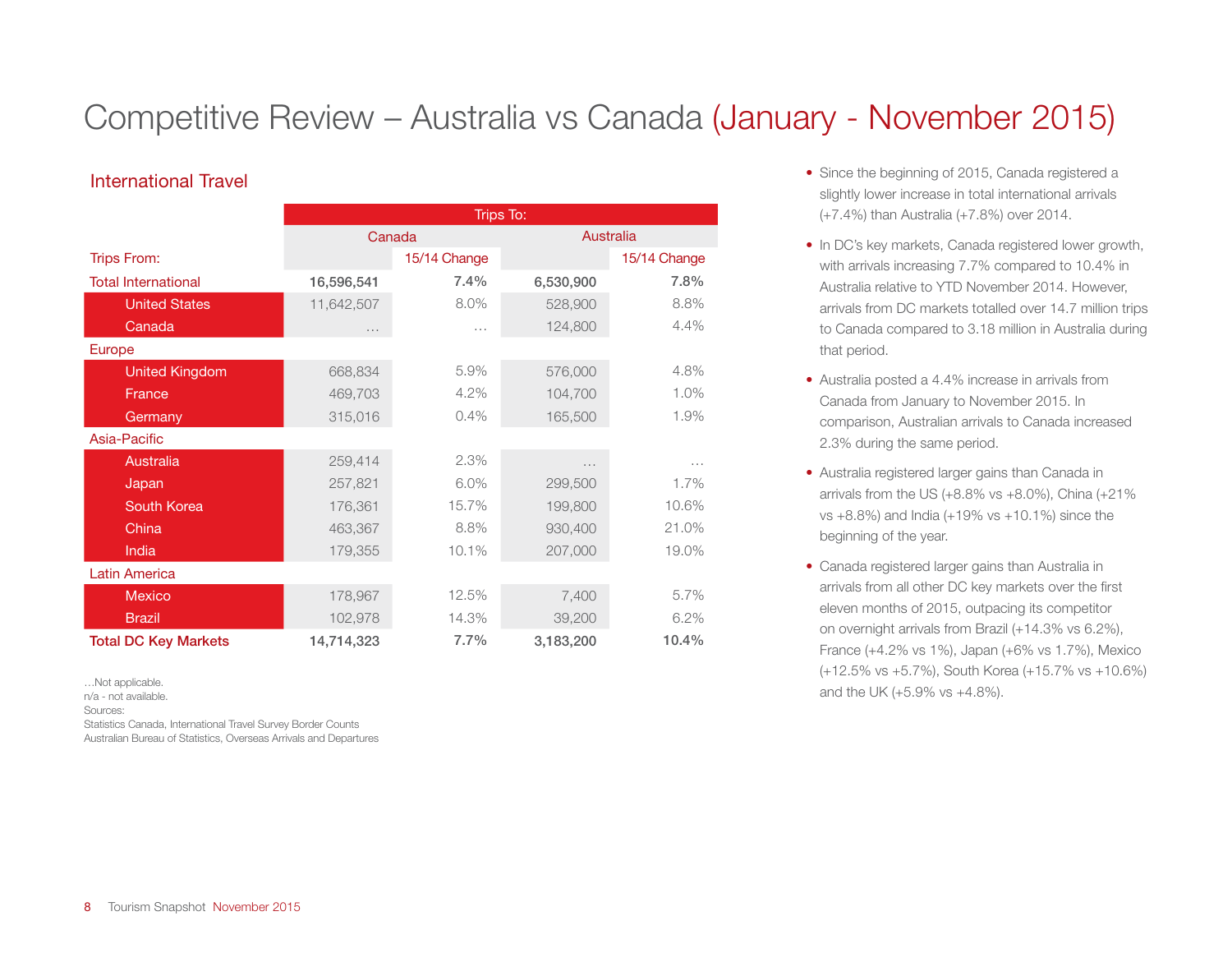## Canadian outbound trips

### Overnight trips by Canadians



Note: The figures are preliminary estimates and are subject to change. Source: Statistics Canada, International Travel Survey.

#### Overnight trips by Canadians

|                         | Nov. 2015 | 15/14 Nov.<br>% Change | Jan. - Nov.<br>2015 | Year-to-date<br>% Change |
|-------------------------|-----------|------------------------|---------------------|--------------------------|
| <b>United States</b>    | 1,427,385 | $-14.1$                | 19,440,787          | $-9.7$                   |
| <b>Other Countries</b>  | 803.293   | 8.0                    | 10.661.570          | 10.3                     |
| Total Trips from Canada | 2,230,678 | $-7.3$                 | 30.102.357          | $-3.5$                   |

Note: Statistics Canada preliminary estimates. Source: Statistics Canada, International Travel Survey.

- In November 2015, the number of overnight trips by Canadians to international destinations declined by 7.3% to 2,230,000. While the number of overnight trips by Canadians to the US fell by 14.1% year-overyear, it rose by 8.0% to overseas destinations.
- Over the first eleven months of 2015, outbound trips by Canadian residents declined 3.5% compared to 2014 to 30,100,000. The number of trips south of the border declined by 9.7%, while trips to other destinations increased 10.3% relative to the same period in 2014.
- In November 2015, most Canadian residents returned to the country from abroad through Ontario (1,090,000 re-entries, -5.5%), BC (447,100 re-entries, -8.8%) and Quebec (348,000 re-entries, -2.6%).
- In November 2015, Canadian residents returning home from the US primarily re-entered Canada through Ontario (679,000 re-entries, -13.4%), BC (301,000 re-entries, -15.4%) and Quebec (194,000 re-entries, -6.9%).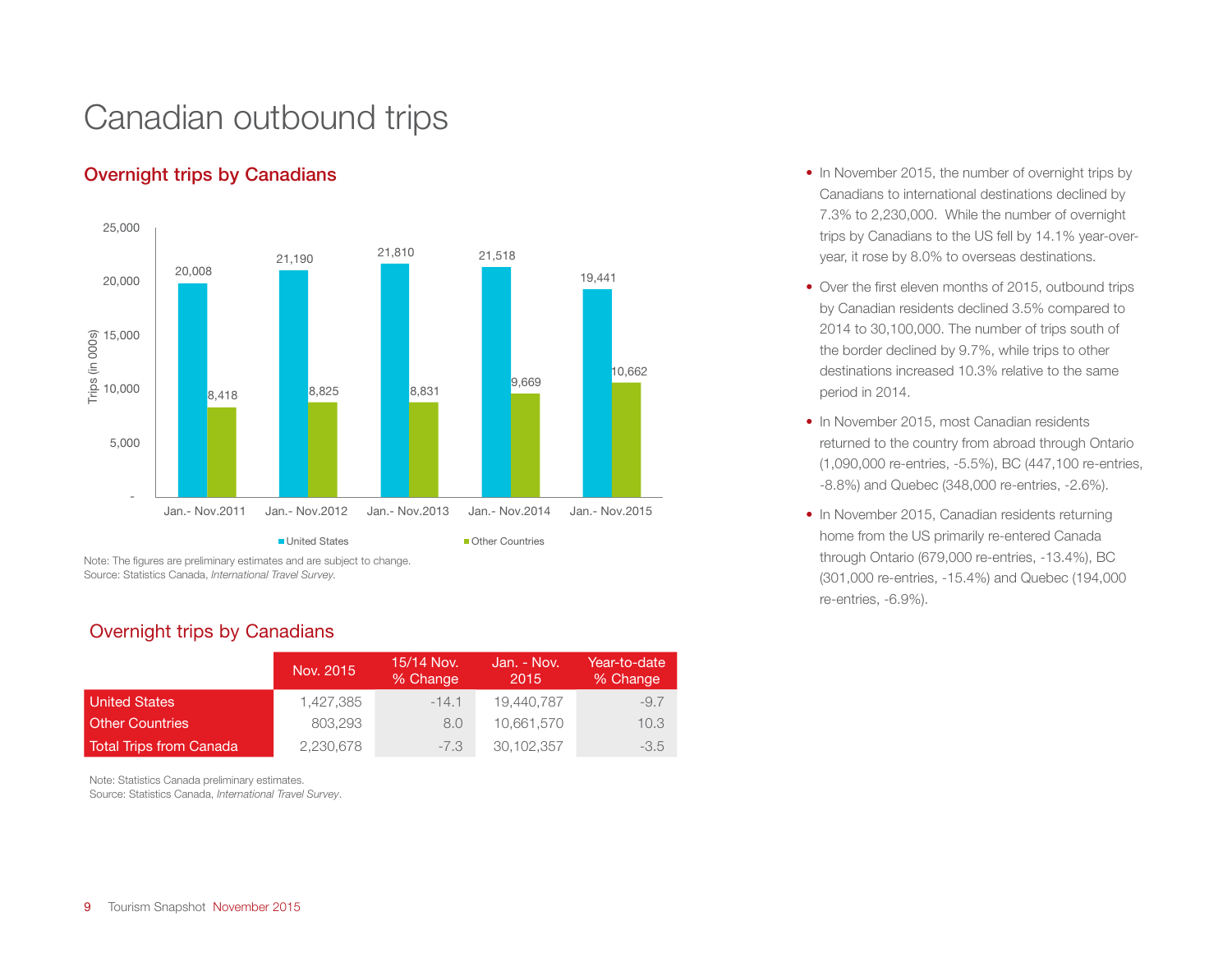## Consumer outlook

#### Consumer confidence

- Canada: Amid signs of a slowing Canadian economy in the fourth quarter, the index of consumer confidence declined 2.7 percentage points in November to land at 92.6  $(2014 = 100)$ .
- USA: The Conference Board Consumer Confidence Index® retreated in November. The Index stood at 90.4 (1985=100) in November, down from 99.1 in October amid a less favorable view of the job market by the labour force in the US.

Sources: Consumer Confidence Index, the Conference Board (USA); and Index of Consumer Confidence, the Conference Board of Canada.